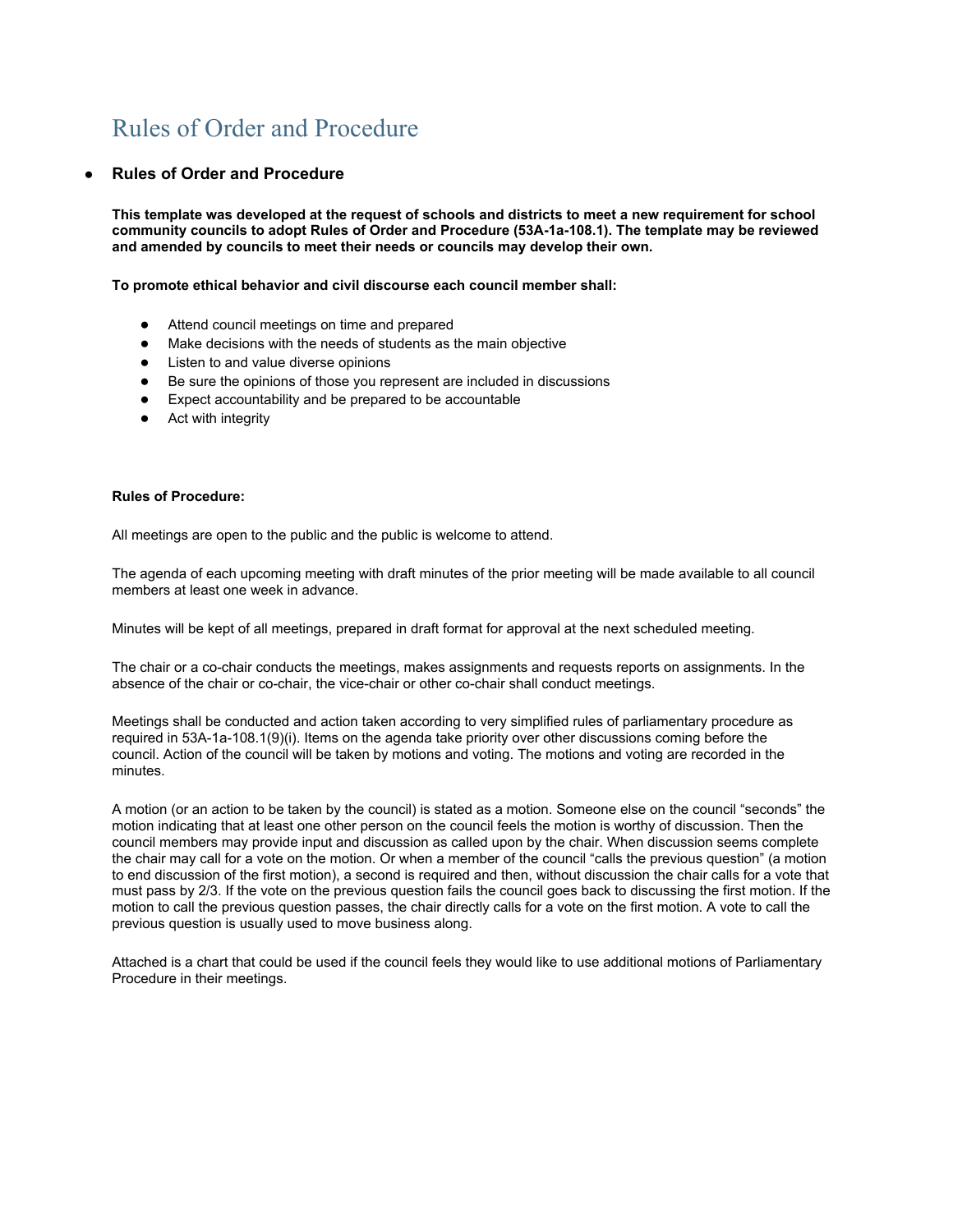## **Simple Motions of Parliamentary Procedure**

| motion                   | Does it<br>require a<br>2nd? | is it debatable? | can it be<br>amended? | is a Vote Required |
|--------------------------|------------------------------|------------------|-----------------------|--------------------|
| Adjourn                  | yes                          | no               | no                    | majority           |
| Amend a motion           | yes                          | yes              | yes                   | majority           |
| Close nominations        | yes                          | no               | yes                   | 2/3                |
| Main motion              | yes                          | yes              | yes                   | majority           |
| Point of Order           | no                           | no               | no                    | ruled on by chair  |
| <b>Previous Question</b> | yes                          | no               | no                    | 2/3                |
| Reconsider               | yes                          | yes              | no                    | majority           |
| Withdrawal of Motion     | no                           | no               | no                    | majority           |